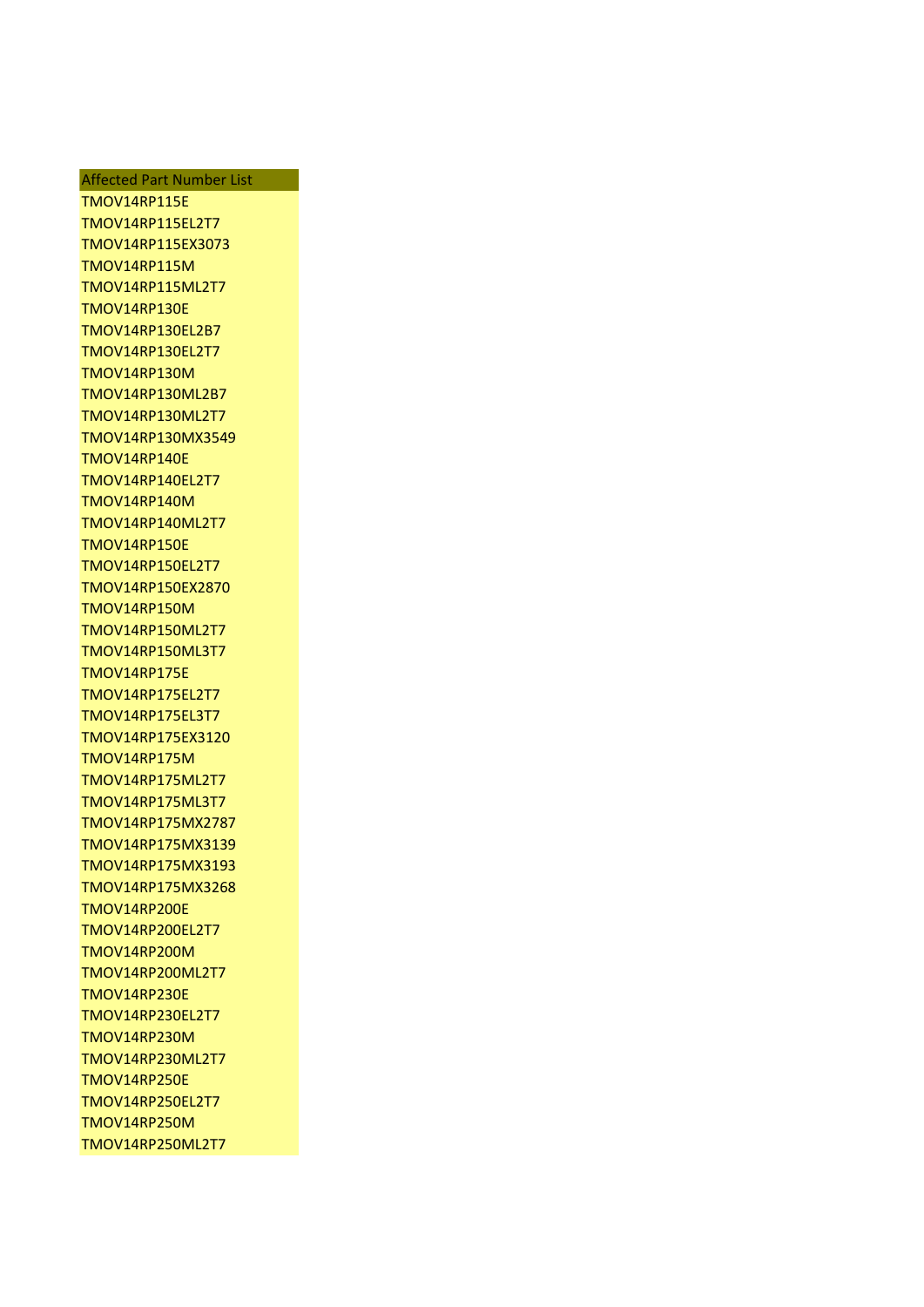## TMOV14RP275E TMOV14RP275EL2B7 TMOV14RP275EL2T7 TMOV14RP275EL3T7 TMOV14RP275EX2633 TMOV14RP275EX2662 TMOV14RP275EX2663 TMOV14RP275EX2795 TMOV14RP275EX2855 TMOV14RP275M TMOV14RP275ML2T7 TMOV14RP275MX2795 TMOV14RP275MX3549 TMOV14RP300E TMOV14RP300EL2B7 TMOV14RP300EL2T7 TMOV14RP300EL3T7 TMOV14RP300EX2855 TMOV14RP300EX3017 TMOV14RP300EX3203 TMOV14RP300EX3230 TMOV14RP300EX3274 TMOV14RP300EX3384 TMOV14RP300EX3445 TMOV14RP300EX3460 TMOV14RP300EX3469 TMOV14RP300EX3527 TMOV14RP300M TMOV14RP300ML2B7 TMOV14RP300ML2T7 TMOV14RP300MX3139 TMOV14RP300MX3230 TMOV14RP300MX3290 TMOV14RP320E TMOV14RP320EL1T7 TMOV14RP320EL2B7 TMOV14RP320EL2T7 TMOV14RP320EL3T7 TMOV14RP320EX3017 TMOV14RP320EX3073 TMOV14RP320EX3540 TMOV14RP320M TMOV14RP320ML2T7 TMOV14RP320ML3T7 TMOV14RP320MX3139 TMOV14RP385E TMOV14RP385EL2T7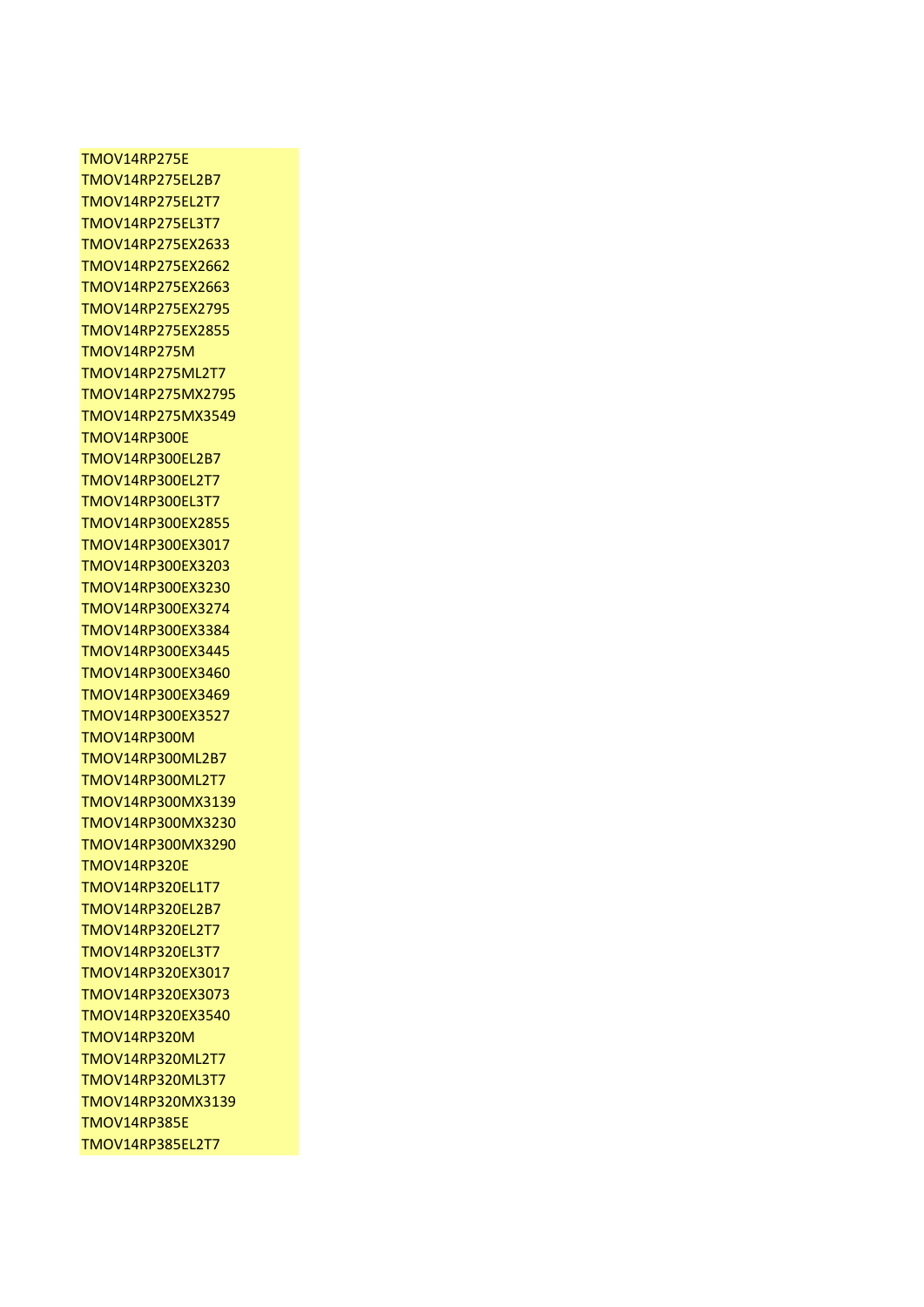TMOV14RP385EL3T7 TMOV14RP385M TMOV14RP385ML2T7 TMOV14RP420E TMOV14RP420EL2B7 TMOV14RP420EL2T7 TMOV14RP420EL3T7 TMOV14RP420EX2855 TMOV14RP420EX3073 TMOV14RP420EX3121 TMOV14RP420EX3314 TMOV14RP420EX3445 TMOV14RP420EX3527 TMOV14RP420M TMOV14RP420ML2T7 TMOV14RP460E TMOV14RP460EL2B7 TMOV14RP460EL2T7 TMOV14RP460EX3586 TMOV14RP460M TMOV14RP510E TMOV14RP510EL2B7 TMOV14RP510M TMOV14RP550E TMOV14RP550EL2T7 TMOV14RP550EL3T7 TMOV14RP550M TMOV14RP550ML3T7 TMOV14RP575E TMOV14RP575M TMOV14RP625E TMOV14RP625M TMOV14RP750E TMOV14RP750M TMOV20RP095E TMOV20RP095EL2B7 TMOV20RP095EL4B7 TMOV20RP095EX2807 TMOV20RP115E TMOV20RP115EL2T7 TMOV20RP115EX2622 TMOV20RP115M TMOV20RP115ML2B7 TMOV20RP115ML2T7 TMOV20RP115ML3T7 TMOV20RP115ML4B7 TMOV20RP115MX2624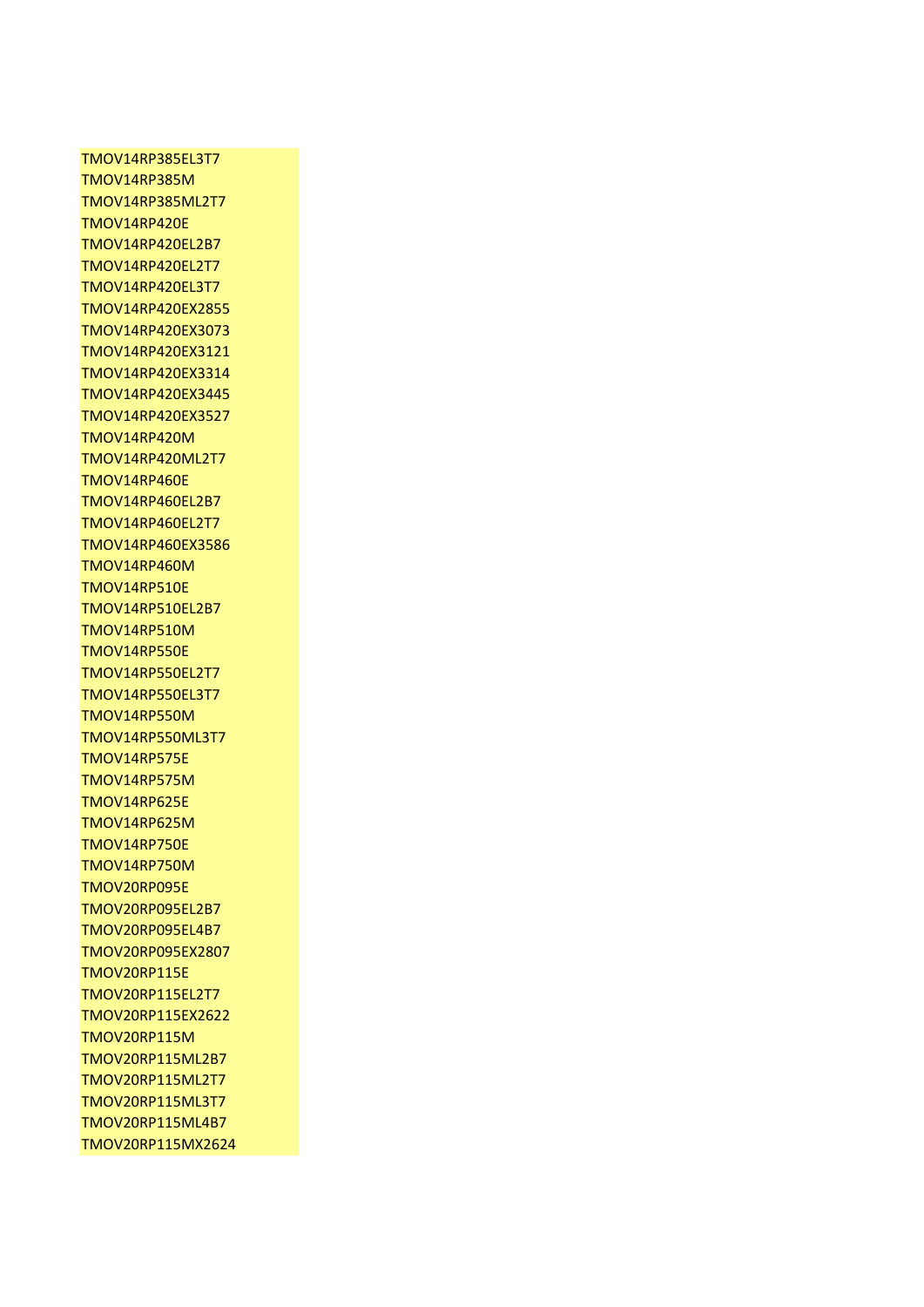TMOV20RP115MX3142 TMOV20RP130E TMOV20RP130EL2T7 TMOV20RP130EX3319 TMOV20RP130EX3410 TMOV20RP130EX3470 TMOV20RP130M TMOV20RP130ML2T7 TMOV20RP140E TMOV20RP140EL2T7 TMOV20RP140M TMOV20RP140ML2T7 TMOV20RP150E TMOV20RP150EL2T7 TMOV20RP150EL3T7 TMOV20RP150EX2855 TMOV20RP150EX2988 TMOV20RP150EX3095 TMOV20RP150EX3337 TMOV20RP150M TMOV20RP150ML2T7 TMOV20RP150MX2988 TMOV20RP175E TMOV20RP175EL2T7 TMOV20RP175EX3410 TMOV20RP175M TMOV20RP175ML2B7 TMOV20RP175ML2T7 TMOV20RP175ML4B7 TMOV20RP175MX2788 TMOV20RP175MX2807 TMOV20RP175MX3113 TMOV20RP200E TMOV20RP200EL2T7 TMOV20RP200EX2569 TMOV20RP200M TMOV20RP200ML2T7 TMOV20RP200MX3137 TMOV20RP230E TMOV20RP230EL2B7 TMOV20RP230EL2T7 TMOV20RP230EL4B7 TMOV20RP230EX2600 TMOV20RP230EX2807 TMOV20RP230EX3470 TMOV20RP230M TMOV20RP230ML2T7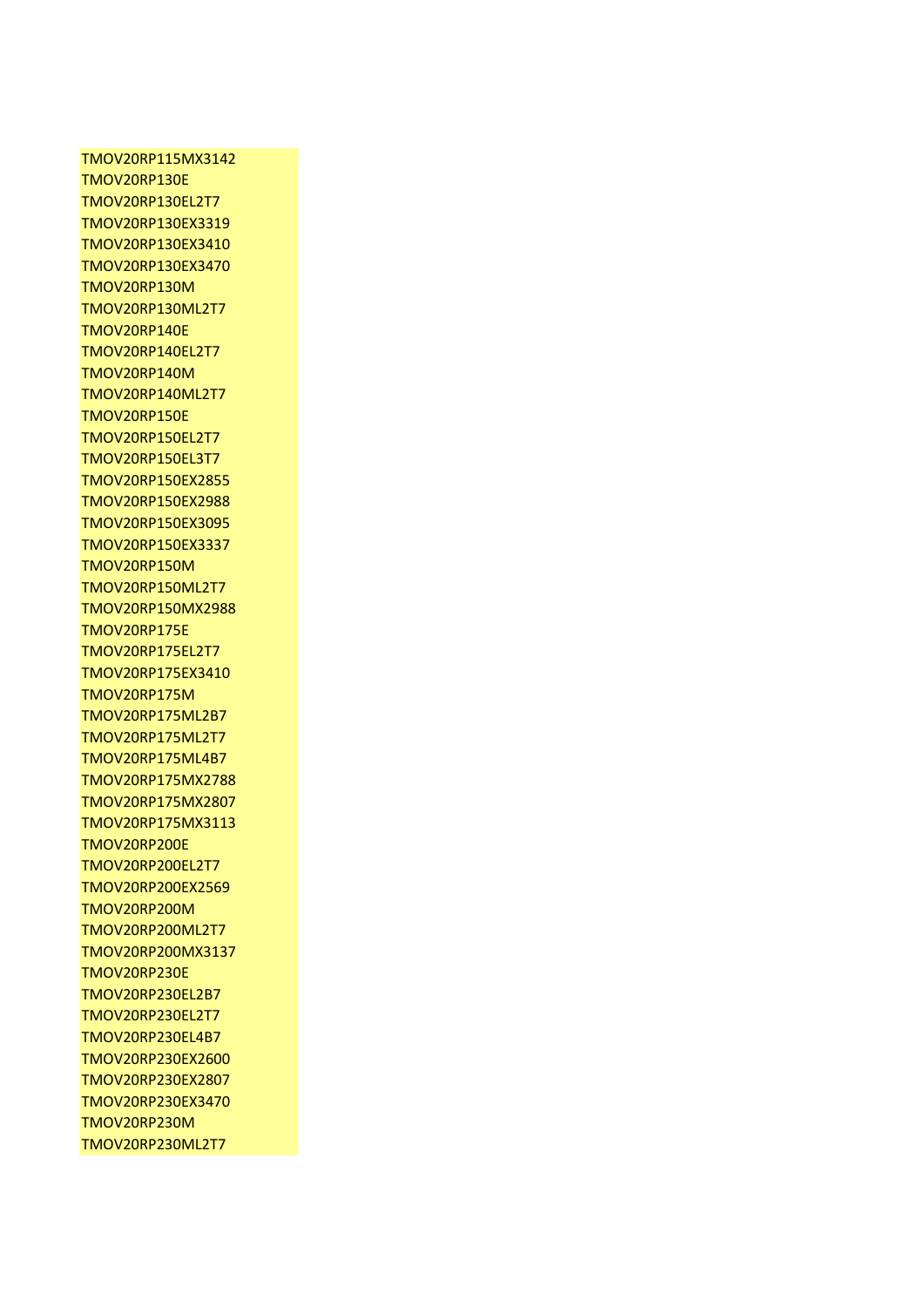TMOV20RP230ML4B7 TMOV20RP230MX2601 TMOV20RP250E TMOV20RP250EL2T7 TMOV20RP250EX3319 TMOV20RP250M TMOV20RP250ML2T7 TMOV20RP275E TMOV20RP275EL2T7 TMOV20RP275EL3T7 TMOV20RP275EX2589 TMOV20RP275EX2590 TMOV20RP275EX2855 TMOV20RP275EX3095 TMOV20RP275EX3097 TMOV20RP275EX3128 TMOV20RP275EX3402 TMOV20RP275EX3410 TMOV20RP275EX3486 TMOV20RP275EX3545 TMOV20RP275EX3576 TMOV20RP275M TMOV20RP275ML2T7 TMOV20RP275ML4B7 TMOV20RP275MX2587 TMOV20RP275MX2591 TMOV20RP300E TMOV20RP300EL2B7 TMOV20RP300EL2T7 TMOV20RP300EL3T7 TMOV20RP300EX2855 TMOV20RP300EX2901 TMOV20RP300EX3138 TMOV20RP300EX3191 TMOV20RP300EX3209 TMOV20RP300EX3274 TMOV20RP300EX3384 TMOV20RP300EX3425 TMOV20RP300M TMOV20RP300ML2T7 TMOV20RP300MX3114 TMOV20RP300MX3292 TMOV20RP300MX3398 TMOV20RP320E TMOV20RP320EL2B7 TMOV20RP320EL2T7 TMOV20RP320EL3T7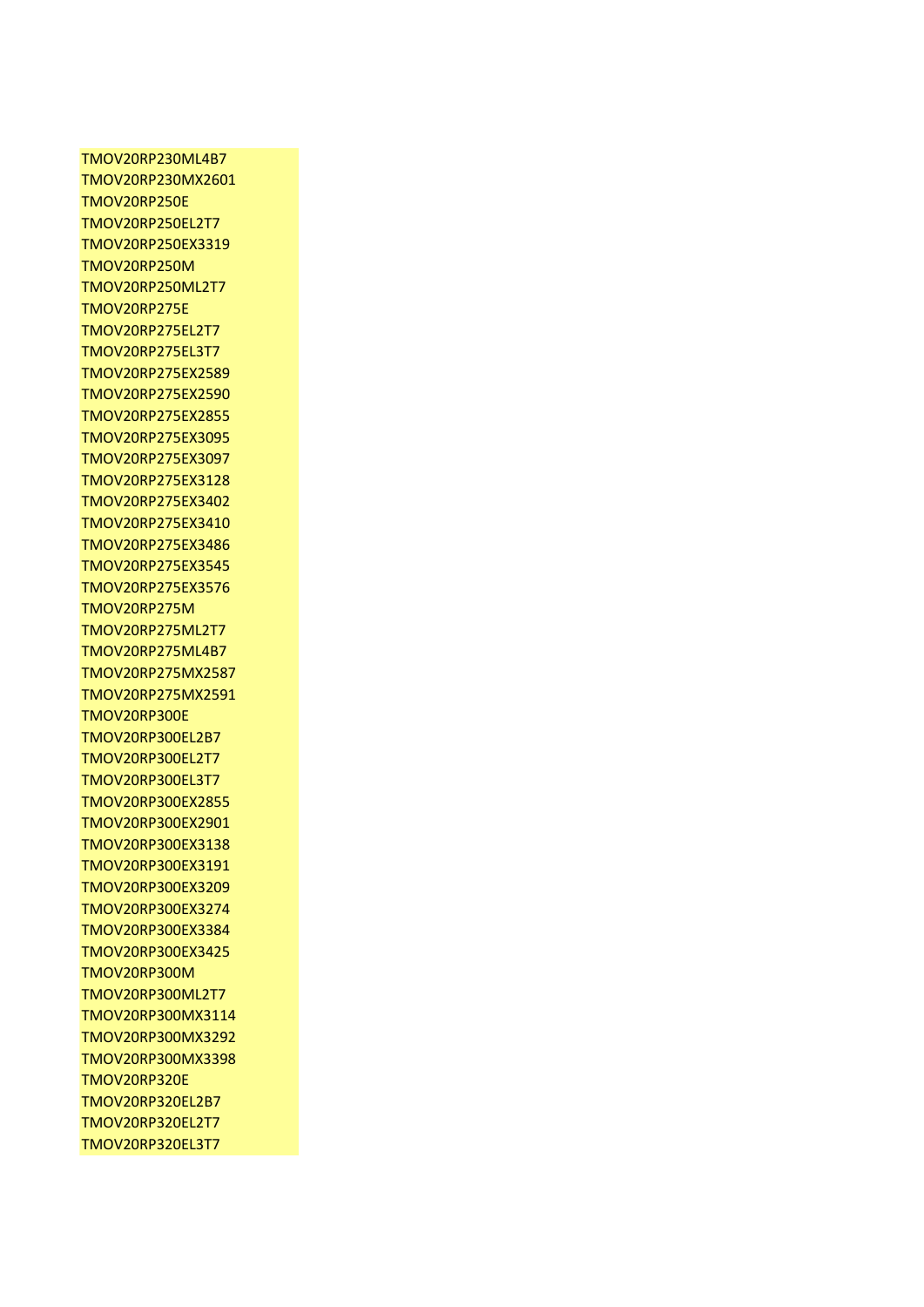TMOV20RP320EX2855 TMOV20RP320EX3095 TMOV20RP320EX3102 TMOV20RP320EX3166 TMOV20RP320EX3410 TMOV20RP320EX3449 TMOV20RP320M TMOV20RP320ML2B7 TMOV20RP320ML2T7 TMOV20RP320ML3T7 TMOV20RP320ML4B7 TMOV20RP320MX2789 TMOV20RP320MX2807 TMOV20RP320MX2855 TMOV20RP385E TMOV20RP385EL2B7 TMOV20RP385EL2T7 TMOV20RP385EX2592 TMOV20RP385EX2593 TMOV20RP385EX3618 TMOV20RP385EX3626 TMOV20RP385M TMOV20RP385ML2B7 TMOV20RP385ML2T7 TMOV20RP385ML4B7 TMOV20RP385MX2594 TMOV20RP385MX2807 TMOV20RP385MX3158 TMOV20RP385MX3292 TMOV20RP420E TMOV20RP420EL2T7 TMOV20RP420EX3095 TMOV20RP420EX3115 TMOV20RP420EX3626 TMOV20RP420M TMOV20RP420ML2T7 TMOV20RP420ML3T7 TMOV20RP420MX2759 TMOV20RP420MX3098 TMOV20RP420MX3141 TMOV20RP420MX3243 TMOV20RP420MX3314 TMOV20RP460E TMOV20RP460EL2B7 TMOV20RP460EL2T7 TMOV20RP460EX3301 TMOV20RP460EX3442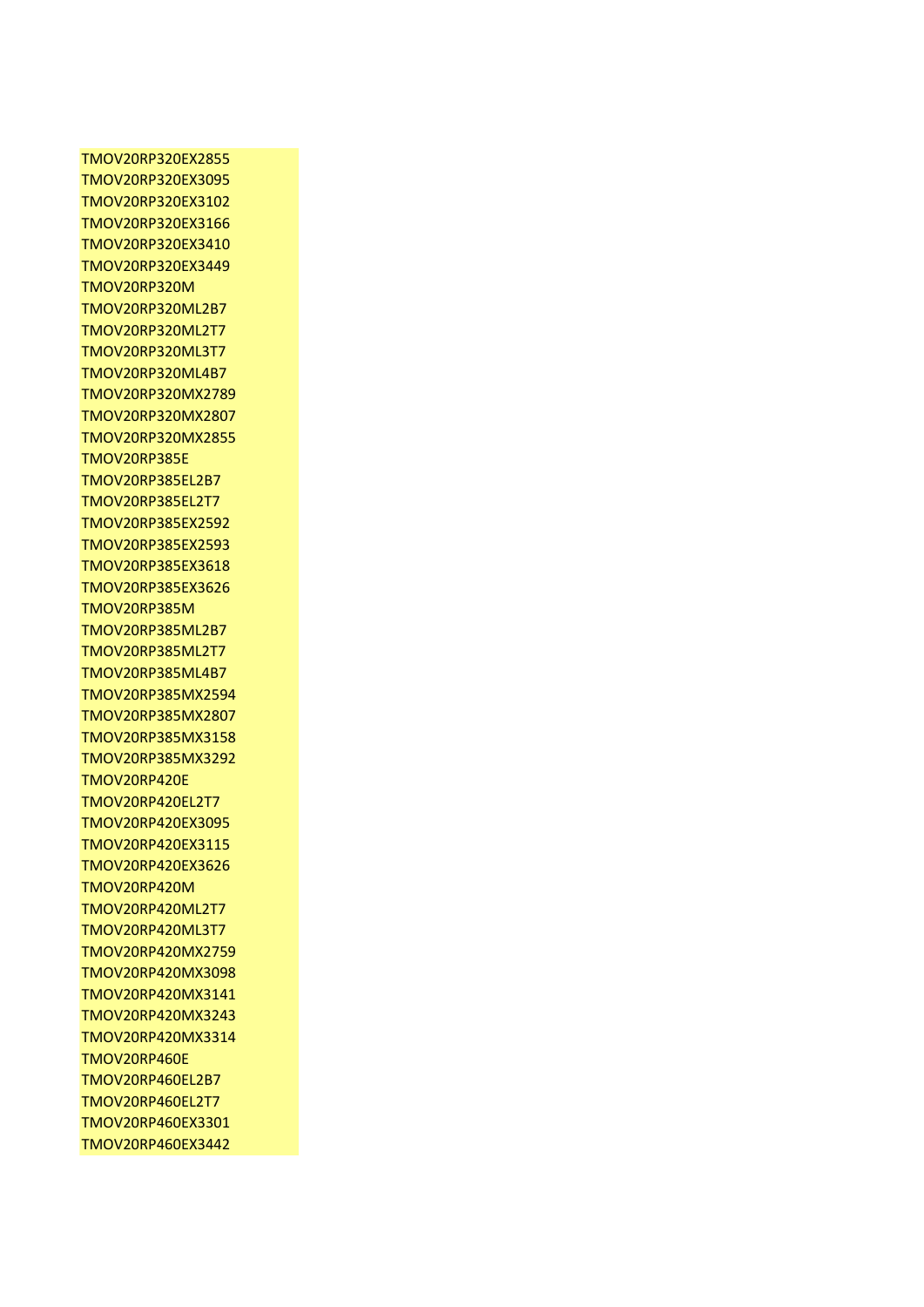TMOV20RP460EX3467 TMOV20RP460M TMOV20RP460ML2B7 TMOV20RP460ML2T7 TMOV20RP460ML3T7 TMOV20RP460MX2759 TMOV20RP460MX3352 TMOV20RP460MX3477 TMOV20RP460MX3555 TMOV20RP510E TMOV20RP510EL2T7 TMOV20RP510EL3T7 TMOV20RP510EX2855 TMOV20RP510EX3073 TMOV20RP510EX3301 TMOV20RP510EX3442 TMOV20RP510EX3492 TMOV20RP510M TMOV20RP510ML2B7 TMOV20RP510MX2855 TMOV20RP510MX3398 TMOV20RP550E TMOV20RP550EL2B7 TMOV20RP550EL2T7 TMOV20RP550EL3T7 TMOV20RP550EX2855 TMOV20RP550EX3095 TMOV20RP550EX3115 TMOV20RP550EX3467 TMOV20RP550EX3617 TMOV20RP550M TMOV20RP550ML1B7 TMOV20RP550ML2B7 TMOV20RP550ML2T7 TMOV20RP575E TMOV20RP575EL2B7 TMOV20RP575EX3166 TMOV20RP575EX3626 TMOV20RP575M TMOV20RP575ML2B7 TMOV20RP575MX2759 TMOV20RP625E TMOV20RP625EL2B7 TMOV20RP625EX2855 TMOV20RP625EX3339 TMOV20RP625M TMOV20RP625ML1B7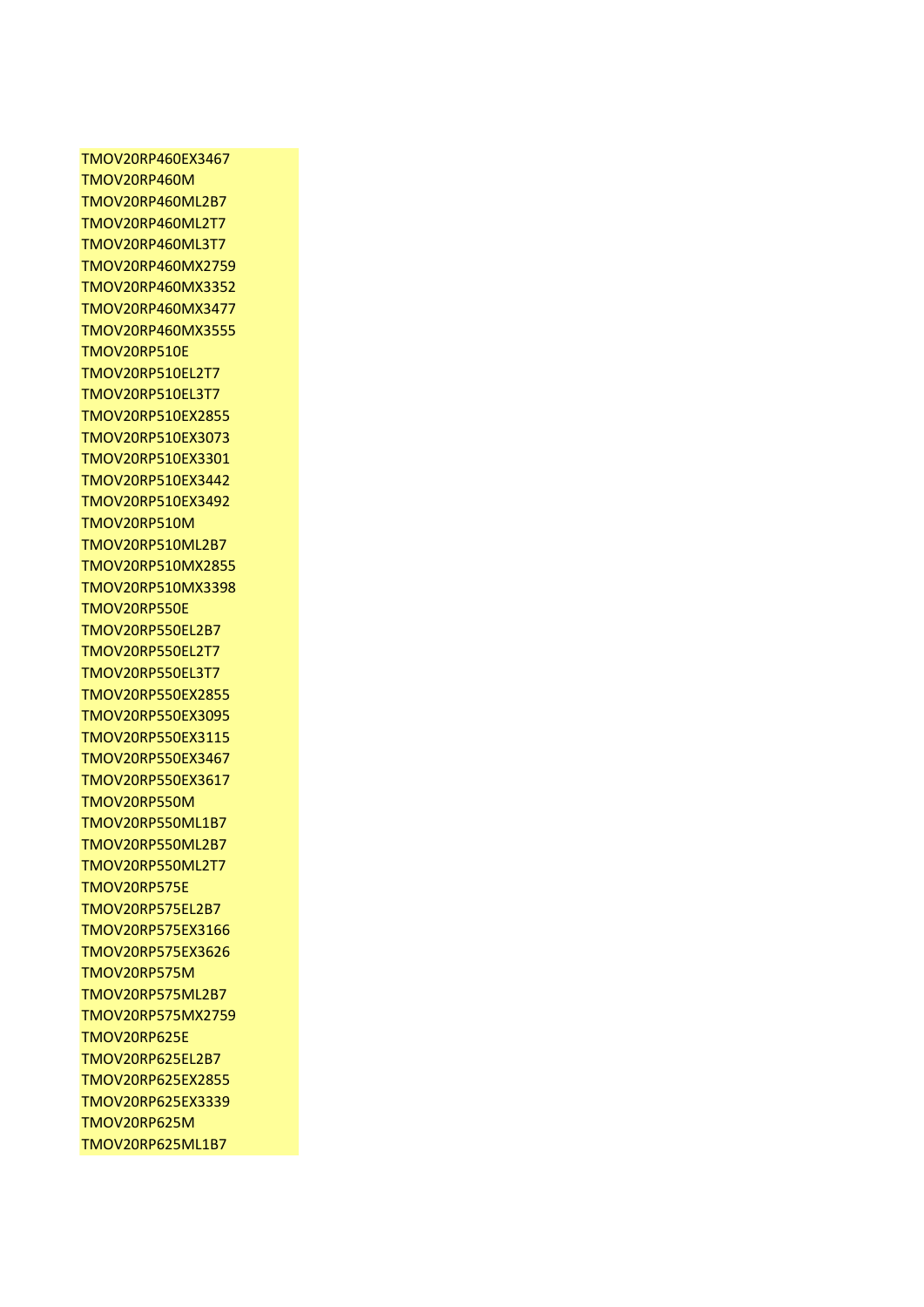TMOV20RP625ML2B7 TMOV20RP680EX2750 TMOV20RP750E TMOV20RP750EL2B7 TMOV20RP750EX2855 TMOV20RP750EX3074 TMOV20RP750EX3127 TMOV20RP750EX3492 TMOV20RP750M TMOV20RP750ML1B7 TMOV20RP750ML2B7 TMOV20RP750MX3127 TMOV20RP750MX3224 TMOV20RP750MX3247 TMOV25SP115E TMOV25SP115M TMOV25SP130E TMOV25SP130M TMOV25SP140E TMOV25SP140M TMOV25SP140MX3310 TMOV25SP150E TMOV25SP150M TMOV25SP175E TMOV25SP175M TMOV25SP200E TMOV25SP200M TMOV25SP230E TMOV25SP230M TMOV25SP250E TMOV25SP250M TMOV25SP275E TMOV25SP275M TMOV25SP300E TMOV25SP300M TMOV25SP300MX3151 TMOV25SP300MX3335 TMOV25SP300MX3458 TMOV25SP320E TMOV25SP320M TMOV25SP320MX3151 TMOV25SP385E TMOV25SP385M TMOV25SP420E TMOV25SP420M TMOV25SP440E TMOV25SP440M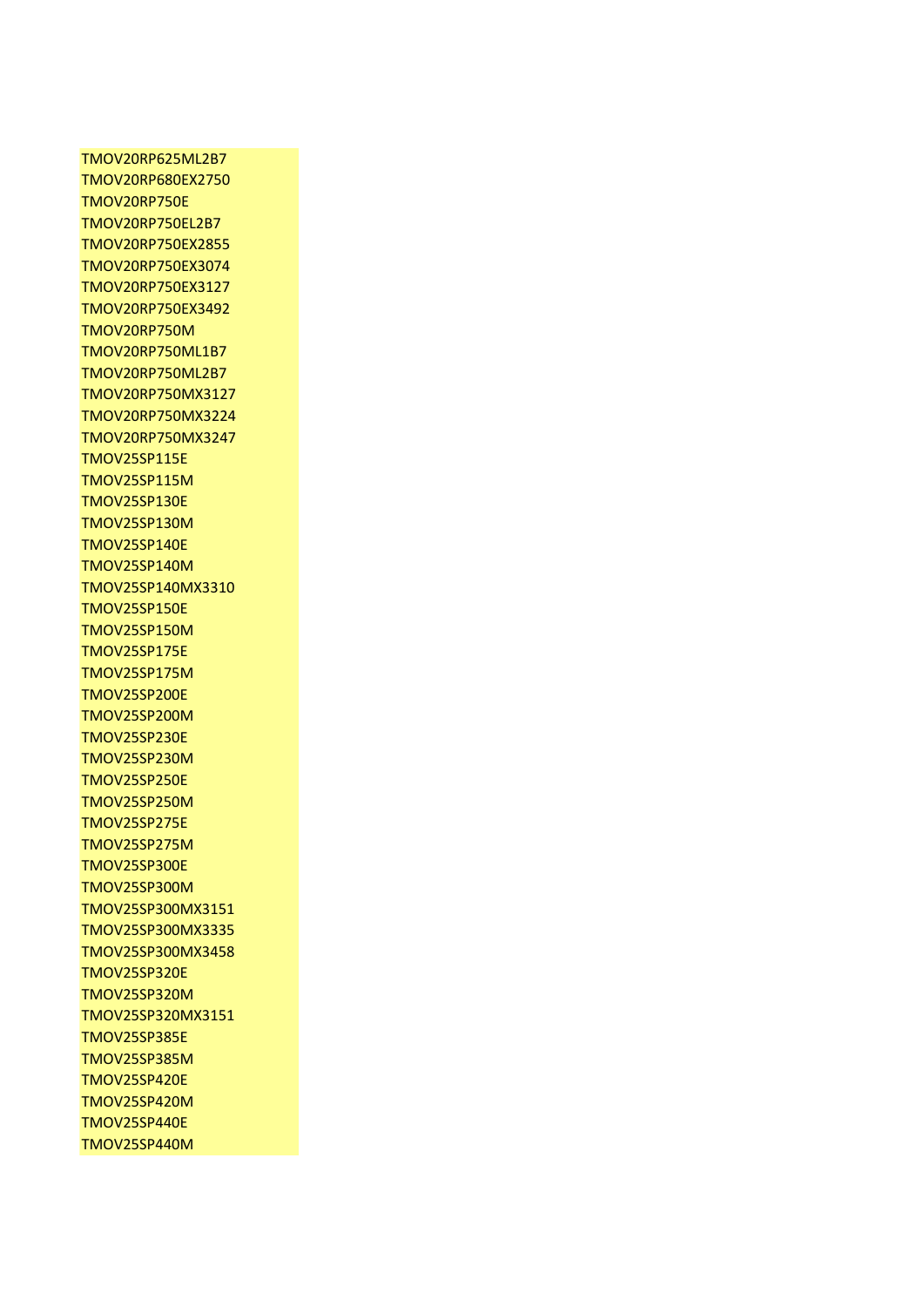TMOV25SP460E TMOV25SP460M TMOV25SP510E TMOV25SP510M TMOV25SP550E TMOV25SP550M TMOV25SP625E TMOV25SP625EX3604 TMOV25SP625M TMOV25SP750E TMOV25SP750M TMOV25SP750MX3127 TMOV34S075MPX3051 TMOV34S075MPX3051N TMOV34S111EP TMOV34S111M TMOV34S111MP TMOV34S111MPX2696 TMOV34S111MX2696 TMOV34S131EP TMOV34S131M TMOV34S131MP TMOV34S131MPX2696 TMOV34S141EP TMOV34S141M TMOV34S141MP TMOV34S141MPX2696 TMOV34S151EP TMOV34S151M TMOV34S151MP TMOV34S151MPX2696 TMOV34S181EP TMOV34S181M TMOV34S181MP TMOV34S181MPX2696 TMOV34S181MX2696 TMOV34S201EP TMOV34S201M TMOV34S201MP TMOV34S201MPX2696 TMOV34S201MX2696 TMOV34S251EP TMOV34S251M TMOV34S251MP TMOV34S251MPX2696 TMOV34S271EP TMOV34S271M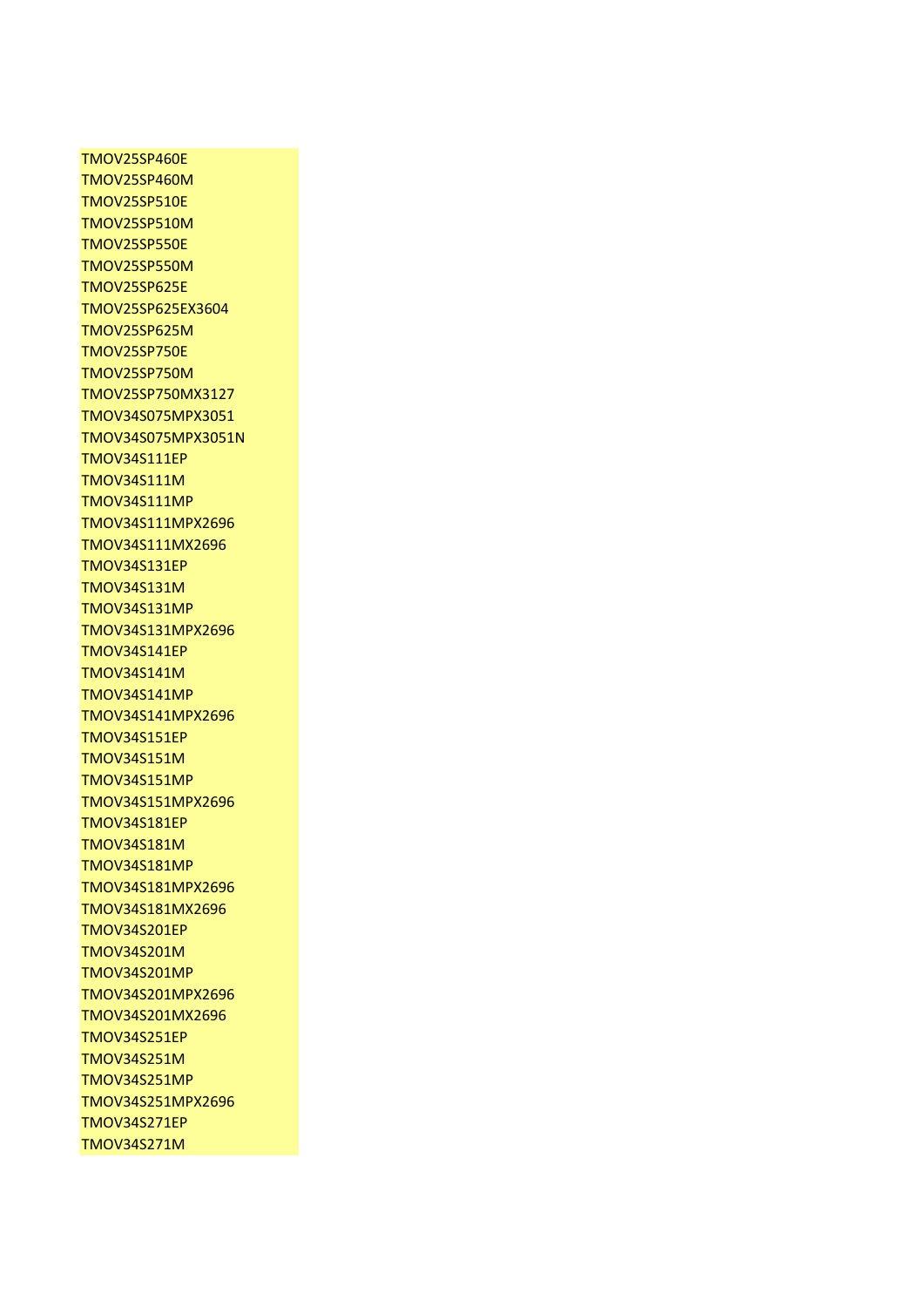TMOV34S271MP TMOV34S271MPX2696 TMOV34S271MPX3552 TMOV34S271MX2696 TMOV34S301EP TMOV34S301M TMOV34S301MP TMOV34S301MPX2696 TMOV34S321EP TMOV34S321M TMOV34S321MP TMOV34S321MPX2696 TMOV34S321MPX3552 TMOV34S331EP TMOV34S331M TMOV34S331MP TMOV34S331MPX2696 TMOV34S351EP TMOV34S351MP TMOV34S351MPX2696 TMOV34S391EP TMOV34S391M TMOV34S391MP TMOV34S391MPX2696 TMOV34S421EP TMOV34S421M TMOV34S421MP TMOV34S421MPX2696 TMOV34S461EP TMOV34S461M TMOV34S461MP TMOV34S461MPX2696 TMOV34S481EP TMOV34S481M TMOV34S481MP TMOV34S481MPX2696 TMOV34S481MX2696 TMOV34S511EP TMOV34S511M TMOV34S511MP TMOV34S511MPX2696 TMOV34S511MX2696 TMOV34S551EP TMOV34S551M TMOV34S551MP TMOV34S551MPX2696 TMOV34S551MX2696